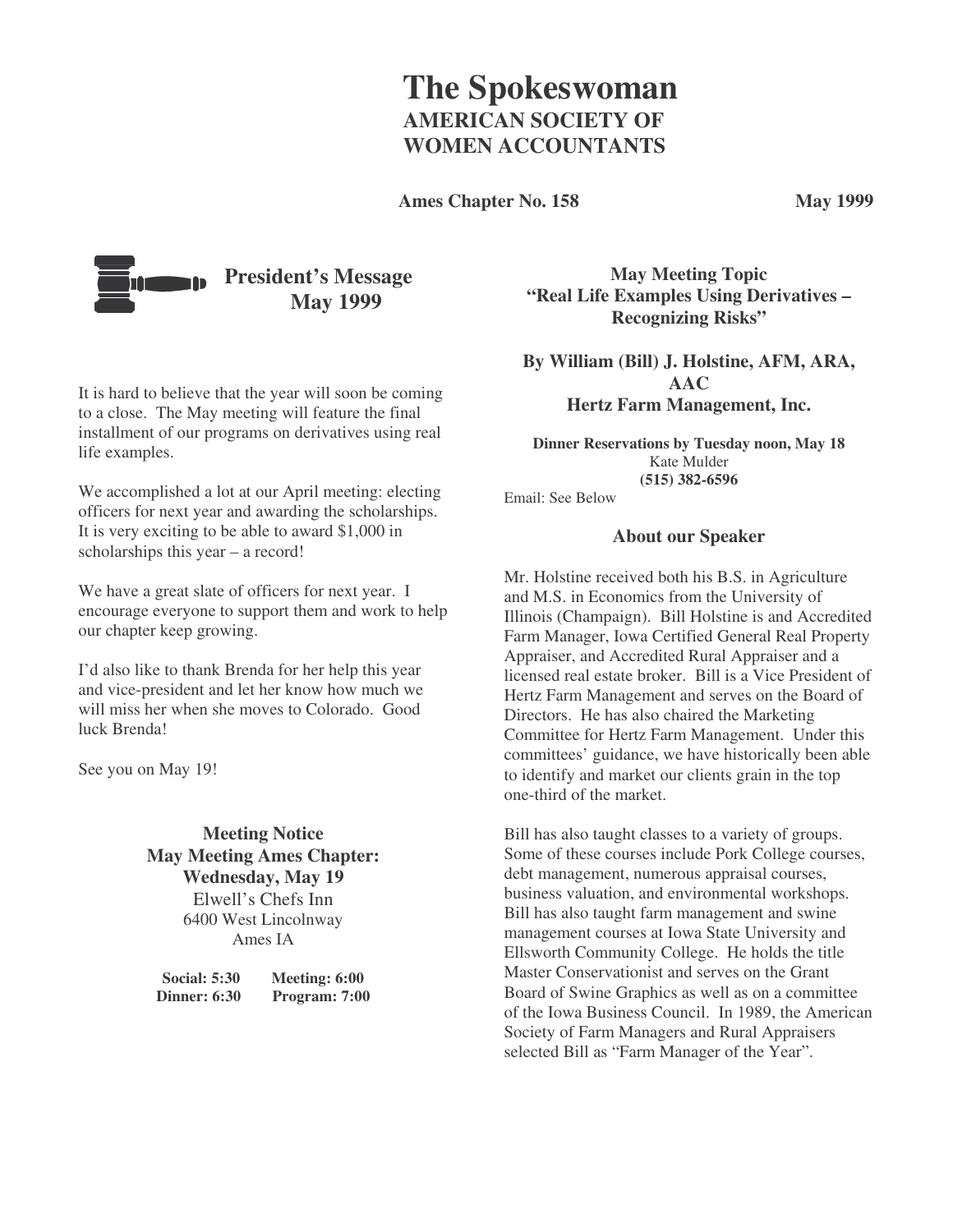#### Ames Chapter No. 158 American Society of Women Accountants Board of Directors Meeting April 21, 1999

**CALL TO ORDER:** The regular monthly meeting of the Board of Directors, Ames Chapter, was brought to order at approximately 6:55 p.m. on Wednesday, April 21, 1999, at Elwell's, Ames, Iowa, President Sherri Martin presiding. **QUORUM:** A quorum was present.

#### **BUSINESS:**

On a motion by Cindy Sippel, seconded by Karen Jacobson, the Board approved the suspension of all business other than the approval of a new member.

Membership**:** Jan Duffy presented one new application for membership, Mike Doran, regular member. Karen Jacobson moved and Kate Mulder seconded a motion to accept the application subject to approval by National. The motion passed unanimously. **ADJOURNMENT:** On motion made by Karen Jacobson and seconded by Cindy Sippel, motion carried unanimously that the meeting be adjourned at 7:00 p.m.

Respectfully Submitted

Cindy Sippel, Secretary

#### Ames Chapter No. 158 American Society of Women Accountants Regular Membership Meeting April 21, 1999

**CALL TO ORDER:** The regular monthly membership meeting of the Ames Chapter No. 158 of the American Society of Women Accountants was called to order at approximately 6:15 p.m. on Wednesday, April 21, 1999, at Elwell's, Ames, Iowa, President Sherri Martin presiding.

**QUORUM:** A quorum was present.

**ATTENDANCE:** There were 11 members in attendance (Sherri Martin, Kate Mulder, Kathy Strum, Karen Jacobson, Brenda O'Neall-Smith, Teresa Samson, Jan Duffy, Beverly Wandling, Marti Landers, Margaret Munson and Cindy Sippel). **BUSINESS:**

Treasurer's Report: Karen Jacobson reported that we have \$1,871.74 in checking and \$1,313.31 in savings. We will be transferring \$1,500.00 from checking to savings.

#### **COMMITTEE REPORTS:**

Bulletin: The deadline for the May bulletin is May 5. Please send any items for the bulletin to Cindy Sippel

Membership: The Board will be voting on the application for membership of Mike Doran after the membership meeting. Program: The May meeting will be a presentation on derivatives with real life examples. For the June meeting we will have the installation of officers for next year and the presentation of the scholarship recipients.

Scholarship: The scholarship committee presented their recommendations for the scholarship recipients. On a motion by Jan Duffy, seconded by Beverly Wandling, the chapter approved two scholarships in the amount of \$500 each. These will be awarded to ISU students Nyimeawia Ollor and Carrie Knutson.

#### **OLD BUSINESS:**

Nominating Committee: The slate of officers for 1999-2000 was discussed. On a motion by Kate Mulder, seconded by Margaret Munson, the chapter voted unanimously to accept the slate of officers as presented.

#### **NEW BUSINESS:**

There was no new business.

#### **ANNOUNCEMENTS:**

We are sorry to hear that Brenda O'Neall Smith will be moving to Colorado in the fall. Thank you Brenda for all of you contributions to our chapter. You will be missed.

**ADJOURNMENT:** On motion made by Kathy Strum and seconded by Brenda O'Neall Smith, motion carried unanimously that the meeting be adjourned at 6:55 p.m.

Respectfully Submitted

Cindy Sippel, Secretary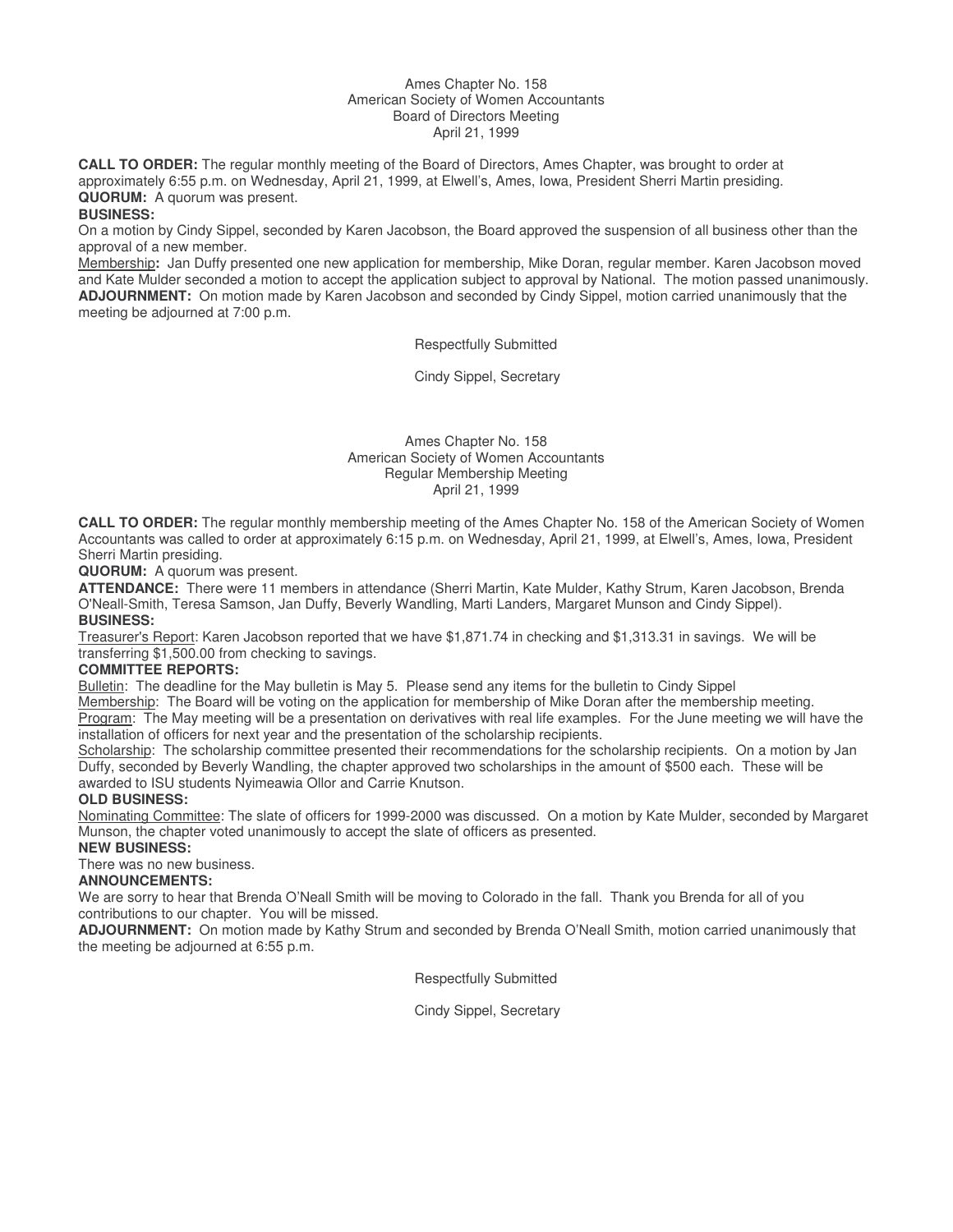## **Slate of Officers 1999-2000**

**President** Beverly Wandling **Vice-President** Jan Duffy **Secretary** Karen Jacobson **Treasurer** Marti Landers **Immediate Past President** Sherri Martin **Program** Kate Mulder

**Membership** Kathy Strum **Bulletin** Cindy Sippel

Sue Ravenscroft **Scholarship** Marti Landers Margaret Munson Cindy Sippel – chair

# **ASWA Conference Dates**

## **Prairie States**

Springfield, MO June 12-13, 1999 Early Bird Registration due May 20 \$85.00 for ASWA members Regular Registration \$100.00 for ASWA members Website: www.orion.org/~aswa For more info contact Emily Dake Inman 417-861-1167

# **59 th Annual National Conference**

Seattle, Washington October 28-30, 1999 Registration Fees Before September 15 \$395 for ASWA members After September 25 and Onsite \$495 for ASWA members